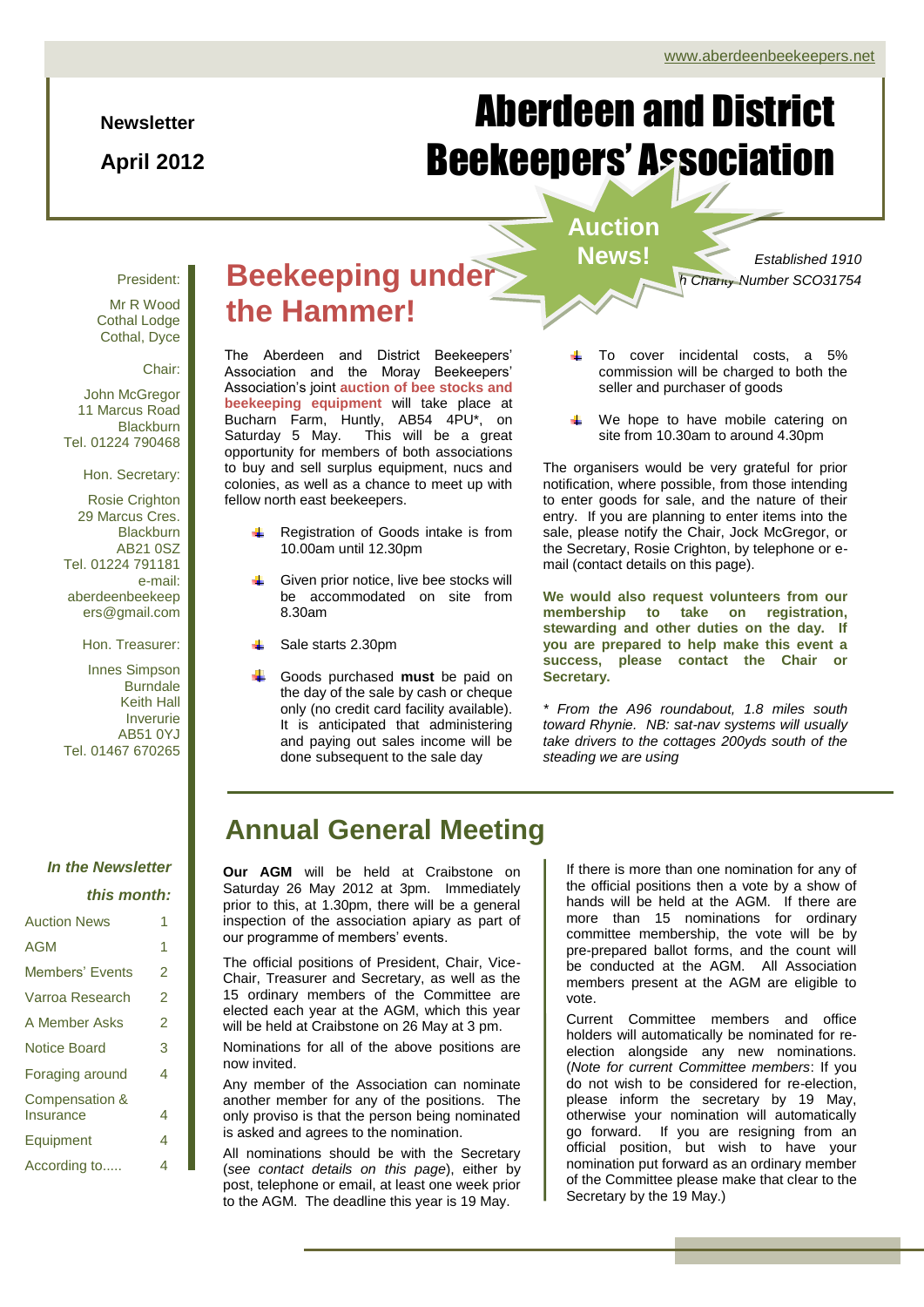# Page 2 of 4 ADBA Newsletter

## **Practical Workshop\* and Spring Inspection**

Saturday 28 April at 10am

Association Apiary, SAC, Craibstone

### **ALL DAY EVENT**

*\*including assembly of flat pack kit, etc*

*Bring your own refreshments*

## **May Inspection and Demonstration**

Tuesday 15 May

*Time and venue to be confirmed*

## **Auction of Bee Stocks and Beekeeping Equipment**

Saturday 5 May at 10am

Bucharn Farm, Huntly

\*See front page for full details\*

## **Scottish Government Bee Diseases Training Day**

Saturday 19 May 10am-4pm

SAC, Craibstone

**Cost: £25**

As soon as more details are available, they will be posted on the association website

## **Call for members to assist landmark new research project**

Many ADBA members will have been present at our AGM last May to hear the fascinating presentation given by Dr Alan Bowman on the work of his team at the University of Aberdeen's Institute of Biological and Environmental Sciences, in collaboration with the National Bee Unit, to achieve "gene knockdown" in *Varroa destructor*. The scientists had found a way of using a technique called double-stranded RNA-interference (dsRNAi) as a method of silencing gene expression in the mite.

Thanks to major new sponsorship from Vita (Europe) Ltd and the government's Biotechnology and Biological Sciences Research Council, this pioneering research is now entering a new phase. Dr Bowman explained: "Our new work, which begins in April this year, will use 'Next Generation Sequencing' to thoroughly describe all the genes expressed in *Varroa destructor*......We know that we can successfully deliver dsRNA to a specific gene, but we now need to identify the right target."

Importantly, the researchers need significant numbers of *Varroa* mites to carry out their work, and this is where Aberdeen and District beekeepers come in. **Please help this critically important work by providing the University of Aberdeen team with brood comb infected with** *Varroa***.**

To make it easy for beekeepers to forward *Varroa* infected brood comb frames, the research team will provide specialist packaging and cover postage costs, as well as covering the cost of replacement frames and foundation. If it is more convenient, collection can be arranged from beekeepers within a reasonable travel distance from Aberdeen.

**A Member Asks.....**are there any views on the optimum Varroacide to use this coming year?

I have been alternating with Apistan and Apivar and last year a mixture of both. I was wondering if there was any newer treatment around this year. I was considering Vitafeed GREEN but am not sure if this is a feed rather than a miticide. Is still considered good practice to mix treatments so that the mites are under a different attack each year?

**If you can supply brood comb frames from** *Varroa* **infected colonies, contact Dr Bowman by emailing: [varroa-project@abdn.ac.uk](mailto:varroa-project@abdn.ac.uk) or by phone on 01224 272877**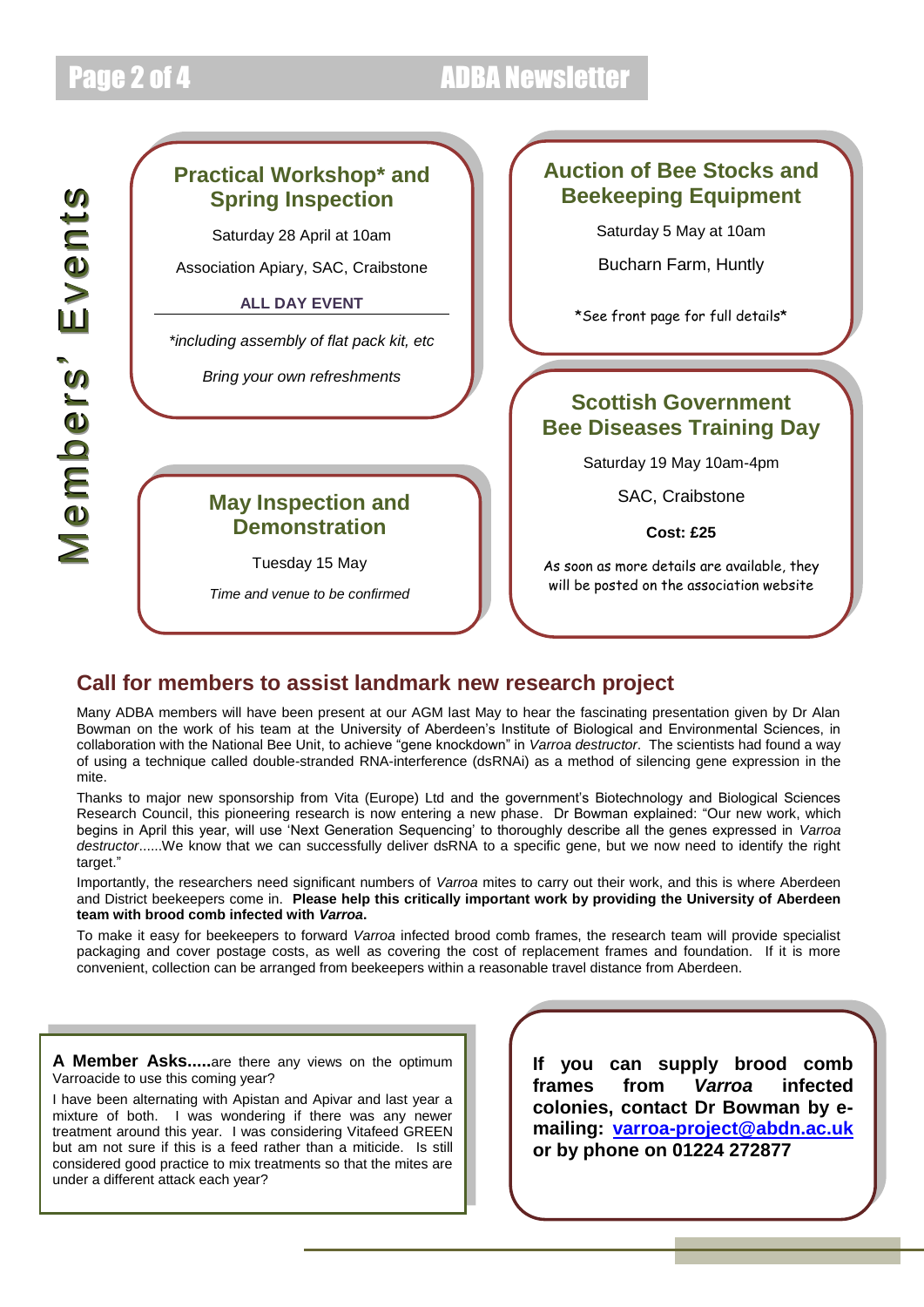# Page 3 of 4 ADBA Newsletter



# **Notice Board**

**Hives for sale:** 1 WBC, 3 double walled hives, national inside, 4 national hives, all hives complete and in excellent condition - no bees. Also, 2 frame extractor for sale.

Phone Eddie Lamb on 01358 742392

**Bees for sale:** 5 colonies, last year's queens. NB: on frames - no hives.

Phone Charlie Robb on 01771 637515

### **Bees Wanted**

Contact Claire Wilkie on 07904921848 or<br>e-mail clairewilkie@hotmail.com

**Steam wax melter** – available ON LOAN £10 deposit

**9-frame radial extractor** (electric) -FOR HIRE £10 per hire period

Both items available from: Jock McGregor, 11 Marcus Road, Blackburn. Tel. 01224 790468

### **Aberdeen Bee Supplies**

Jock McGregor is the local agent for Thorne Beekeeping Equipment. Contact him on 01224 790468 or e-mail: [AberdeenBeeSupplies@hotmail.com](mailto:AberdeenBeeSupplies@hotmail.com)

Hello,

I am a student at the University of Exeter who will be conducting a project on bee epidemiology for my final year project. The aim of the study is to investigate the prevalence of nosema, varroa and tracheal mites occurring in honey bees in relation to their exposure to oil seed rape which has been treated with pesticides such as neonicotinoids. Along with qualitative data supplied by bee keepers in the form of a questionnaire, I hope to show, indirectly, a relationship between honey bee health and exposure to pesticides.

Beekeepers will be asked for samples of bee, brood and comb on two occasions: one during oil seed rape flowering and again post oil seed rape flowering. Samples will be analysed for the aforementioned diseases on both occasions. The results of the analyses will be drawn against the level of exposure to oil seed rape, determined by pollen analysis and agricultural data. Data from this comparison will then be correlated with the questionnaires. The results of the questionnaires would be anonymous.

I feel that this is an important undertaking as it may provide insight into how certain chemicals, such as pesticides, may be affecting British honeybees and may provide invaluable data for future research.

If you are happy to distribute this message to your members I would be most grateful. Those who want to participate (including yourself if you wish) are required to email me at [bjk201@exeter.ac.uk,](mailto:bjk201@exeter.ac.uk) supplying a mailing address and confirming

the number of colonies they currently manage. I hope to hear from you soon.

Kind Regards Benjamin Keningale

### **The Scottish Beekeepers Association celebrates its centenary in 2012.**

The main celebration will take place on 15th & 16th September 2012 at the Stirling Management Centre, University of Stirling. Over the two days, there will be a series of lectures by Prof Robert Paxton, Prof Keith Delaplane, Prof Robert Pickard, and Dan Basterfield NDB.

Accompanying the lectures will be trade stands, local associations' displays, workshops, demonstrations and beekeeping exhibits. The highlight of the celebration will be a centenary dinner and ceilidh. *Booking opens on 16 April.*

To download a booking form, visit [http://www.scottishbeekeepers.org.uk/About/SBACenten](http://www.scottishbeekeepers.org.uk/About/SBACentenary.aspx) [ary.aspx](http://www.scottishbeekeepers.org.uk/About/SBACentenary.aspx)

### Dear friends of the Dark Bee

We are pleased to announce that the preparations for the Sicamm conference 2012 in Switzerland have made good progress and that we have updated the information available on our websites [www.mellifera.ch](http://www.mellifera.ch/SICAMM_2012.php) and [www.sicamm.org.](http://www.sicamm.org/NextConf.html) The document "Information" details the various options and shall assist you to select the best package according to your interests. Please use the registration form to fill in your choices and send it to Linus Kempter as indicated. More details about the venue and the conference concepts are available on the SICAMM homepage. We hope our program meets your expectations and look forward to receive your registration.

### **SECOND CALL FOR ABSTRACTS**

We have received so far many very interesting abstracts and the programme is filling up fast. There are still some gaps, so we have set a **new deadline for submission to**  <sup>h</sup> May 2012. Please use the "Call for papers form" to submit you abstract. We look forward to receiving your abstracts in SOON!

Looking forward hearing from you! Kind regards and best wishes,

Cécile Lüthi, Conference Secretary